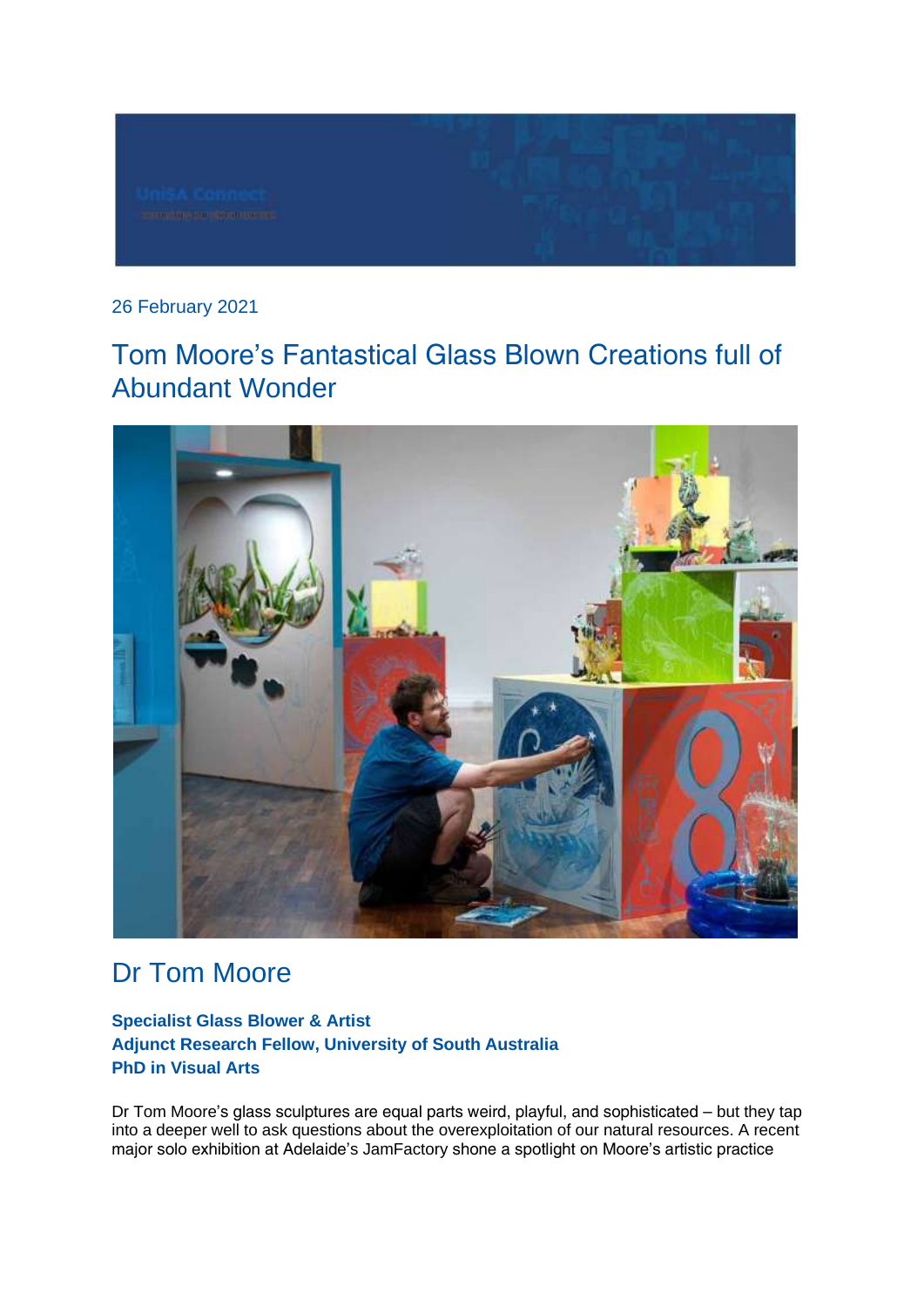ahead of a large-scale tour set to show at 12 regional Australian art galleries over the next two years.

Moore attained a PhD in visual art from the University of South Australia in 2019 with assistance from the Sydney Ball Friends of the South Australian School of Art Scholarship, where he is currently engaged as an Adjunct Research Fellow.

His enchanting glass artworks take diverse animal and plant forms as models for beautiful, captivating and sometimes unsettling anthropomorphic sculptures. This body of work – an expansion of recently completed doctoral research – playfully prompts the viewer to consider the relationship between human activity and environmental degradation.

The artist's journey towards doctoral research began late in his glassmaking career. After graduating from the Canberra School of Art (now the School of Art & Design at Australian National University), he moved to Adelaide to undertake the JamFactory's highly regarded Associate program. There, he developed his skills and technical production capacity before accepting the role of production manager for the glass workshop where he remained for fifteen years.

Countless commissions, prototypes, and small to large-scale productions later, Moore felt the time was right to delve deeper into his experimental art practice, which he had been exploring and developing alongside his day-to-day production duties.

"I began to yearn for the opportunity to focus entirely on my own art-making practices," he says.



"I was keen to see how concerted investigations of the themes that were driving my artwork would influence subsequent works."

Tom Moore in his studio, surrounded by his fantastical creations.

These investigations began to take shape in 2015, when Moore commenced his PhD candidature specialising in hot glass sculpture. Through the process of making, he identified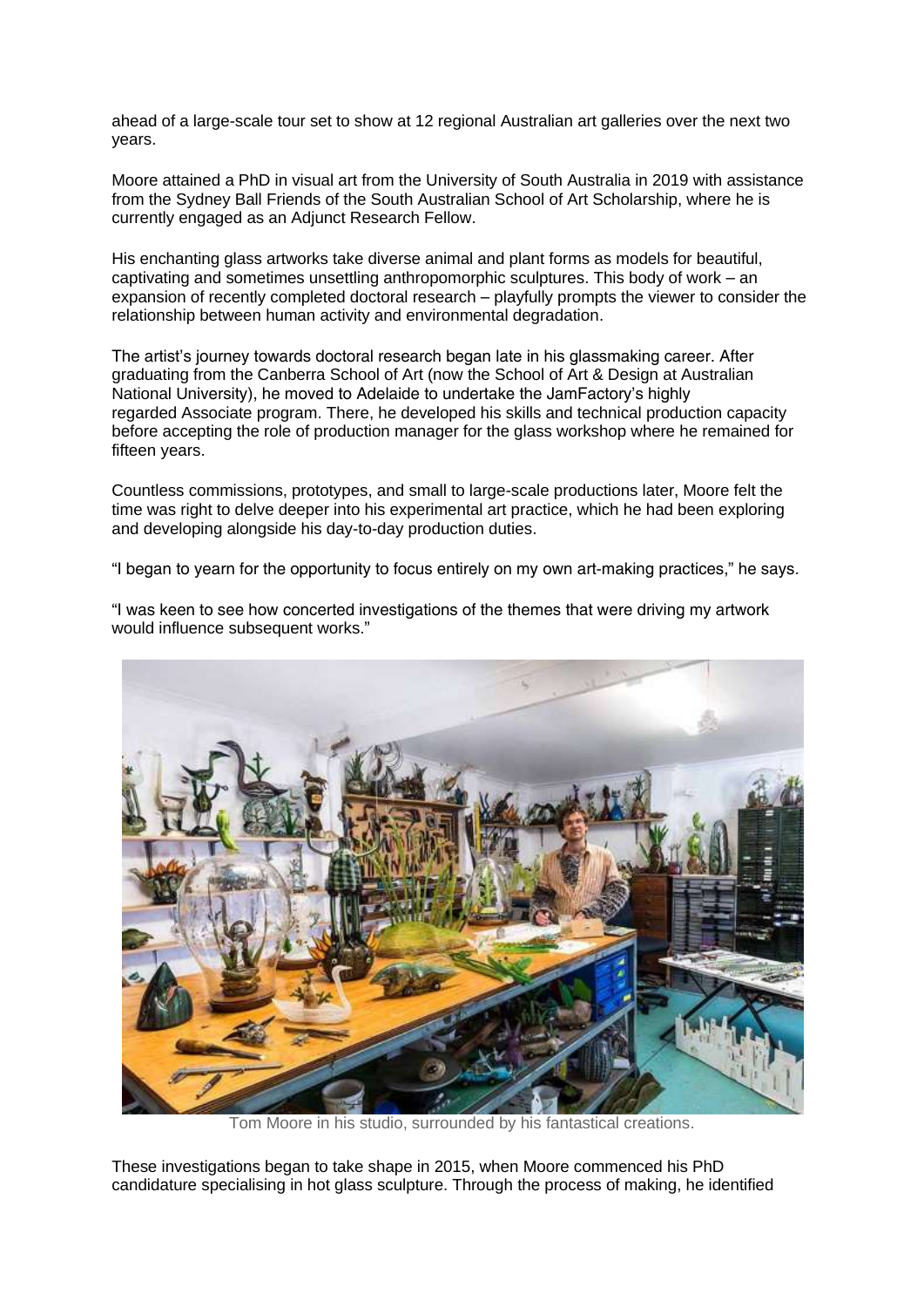latent and emerging themes in his sculptural practice that are identifiable in his work today – themes that revolve around extraction, heat, refinement, and fusion of natural resources.

Recurrent motifs in the work created over the next four years included native Australian animals like kookaburras and kangaroos, set near, alongside, or on top of a contradictory assembly of cars, flames, flowers and grass.

The resultant sculptures are skilfully joined, embracing states of hybridity that both invoke and reject the traditional elegance of ornamental glass objects.

Moore's works engage closely with a familiar narrative around climate change and an overexploitation of natural resources. His works embrace, rather than shy away from, the contradictions in this expression.

"The refinement … of natural resources into glass is a credit to the wonderful possibility of human ingenuity," he says.

"However, there is an increasing risk that the overexploitation of resources is leading to environmental peril."

The fused human-animal-plant forms that Moore favours are, he points out, intended as "somehow paradoxical". They grapple with the tension between, on the one hand, the impact of a resource-heavy glassblowing process, and, on the other hand, the social and environmental messaging in his work.

Over four years of candidature, Moore's practice-based research grew and changed with his discoveries. He describes his research journey as transformative in both purpose and impact, allowing him to develop sound theoretical and practical underpinnings for a sophisticated artistic practice.



Tom Moore at work in his glass blowing studio.